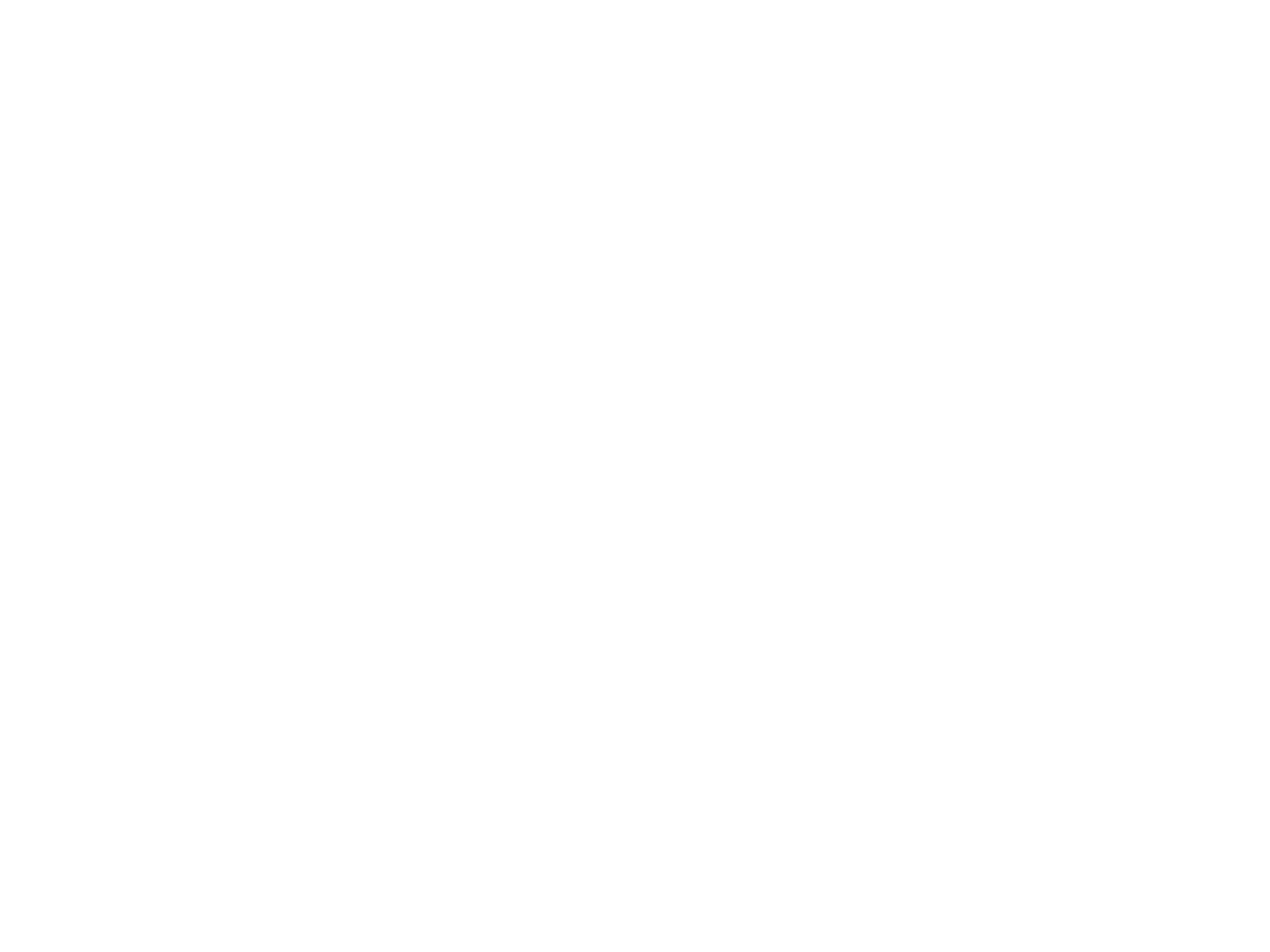### **Key messages for interim review**

As in WP5-6 presentations. Need snappier summary of what our work is achieving, what are the benefits to others (inside and outside CLIP), and add: Clear rationale for which datasets were selected, why these are important Benefits of tape data extraction solution (months of effort potentially avoided by users of the data)

#### **Threats to the project time line**

None noted (some discussion about D6.1)

## **Where is the user consultation needed**

What do users want from the indicators If priority indicators are "use cases" for the portal, we need specifics of what the users need, eg thresholds

## **What material can be provided to WP2 for user evaluation**

Luis list of priority indicators – get feedback and more detail about the requirements

#### **Feedback on portal timeline**

None noted